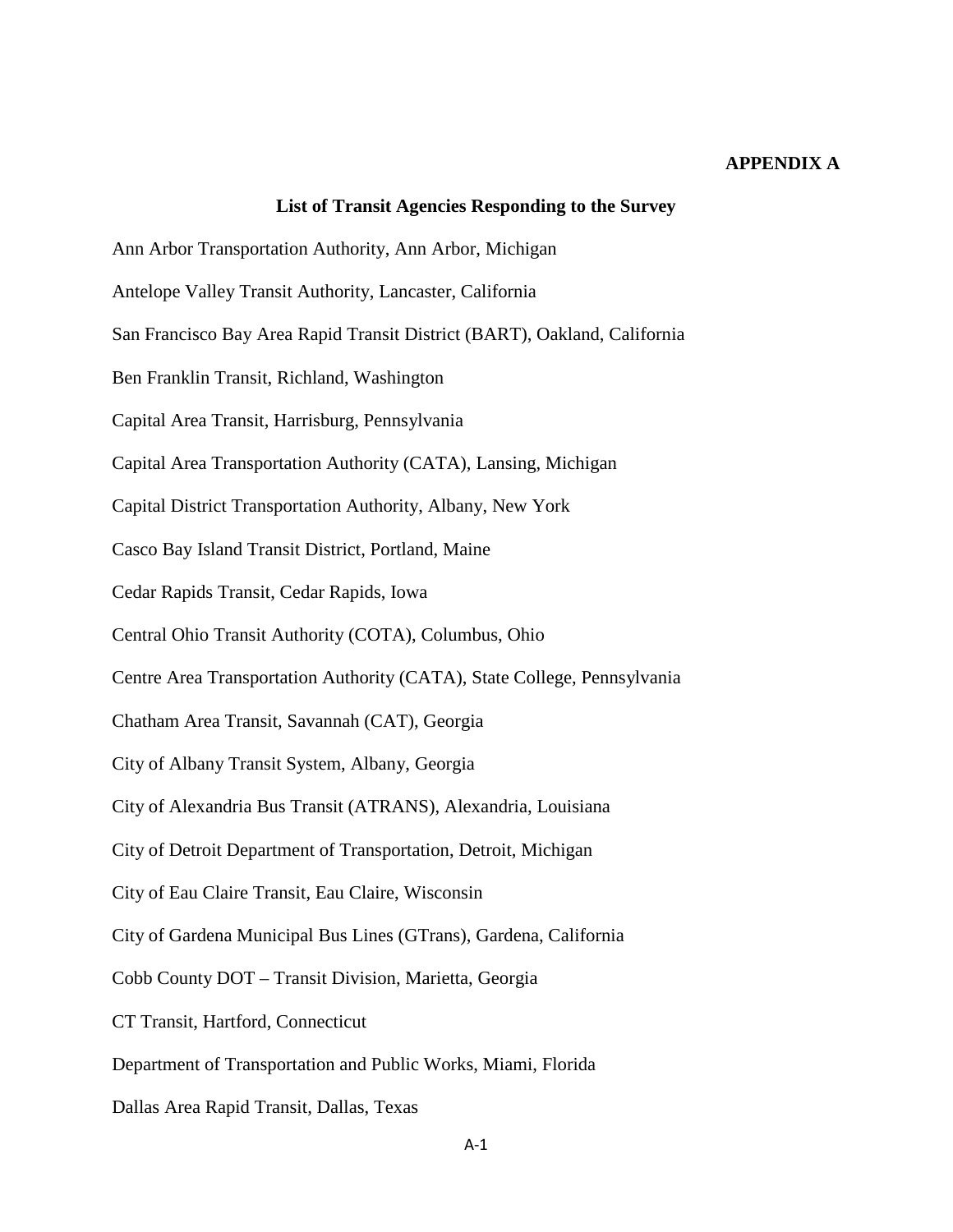Duluth Transit Authority, Duluth, Minnesota

Escambia County Area Transit, Pensacola, Florida

Greater Attleboro Taunton Regional Transit Authority (GATRA), Taunton, Massachusetts

Gold Coast Transit District, Oxnard, California

Golden Empire Transit District, Bakersfield, California

Golden Gate Bridge Highway & Transportation District, San Francisco, California

Go Raleigh Transit (GoRaleigh), Raleigh, North Carolina

Greater Cleveland Regional Transit Authority (RTA), Cleveland, Ohio

Greater Hartford Transit District, Hartford, Connecticut

Greater Peoria Mass Transit District, Peoria, Illinois

Greater Richmond Transit Company (GRTC), Richmond, Virginia

Hillsborough Transit Authority (HART), Tampa, Florida

Intercity Transit, Olympia, Washington

ITP/The Rapid, Grand Rapids, Michigan

Jacksonville Transportation Authority, Jacksonville, Florida

Kitsap Transit, Bremerton, Washington

Knoxville Area Transit (KAT), Knoxville, Tennessee

Lee County Transit, Fort Myers, Florida

Lehigh and Northampton Transportation Authority, Allentown, Pennsylvania

Los Angeles County Metro Transit Authority, Los Angeles, California

Manchester Transit Authority, Manchester, New Hampshire

Massachusetts Bay Transportation Authority, Boston, Massachusetts

Metropolitan Atlanta Rapid Transit Authority (MARTA), Atlanta, Georgia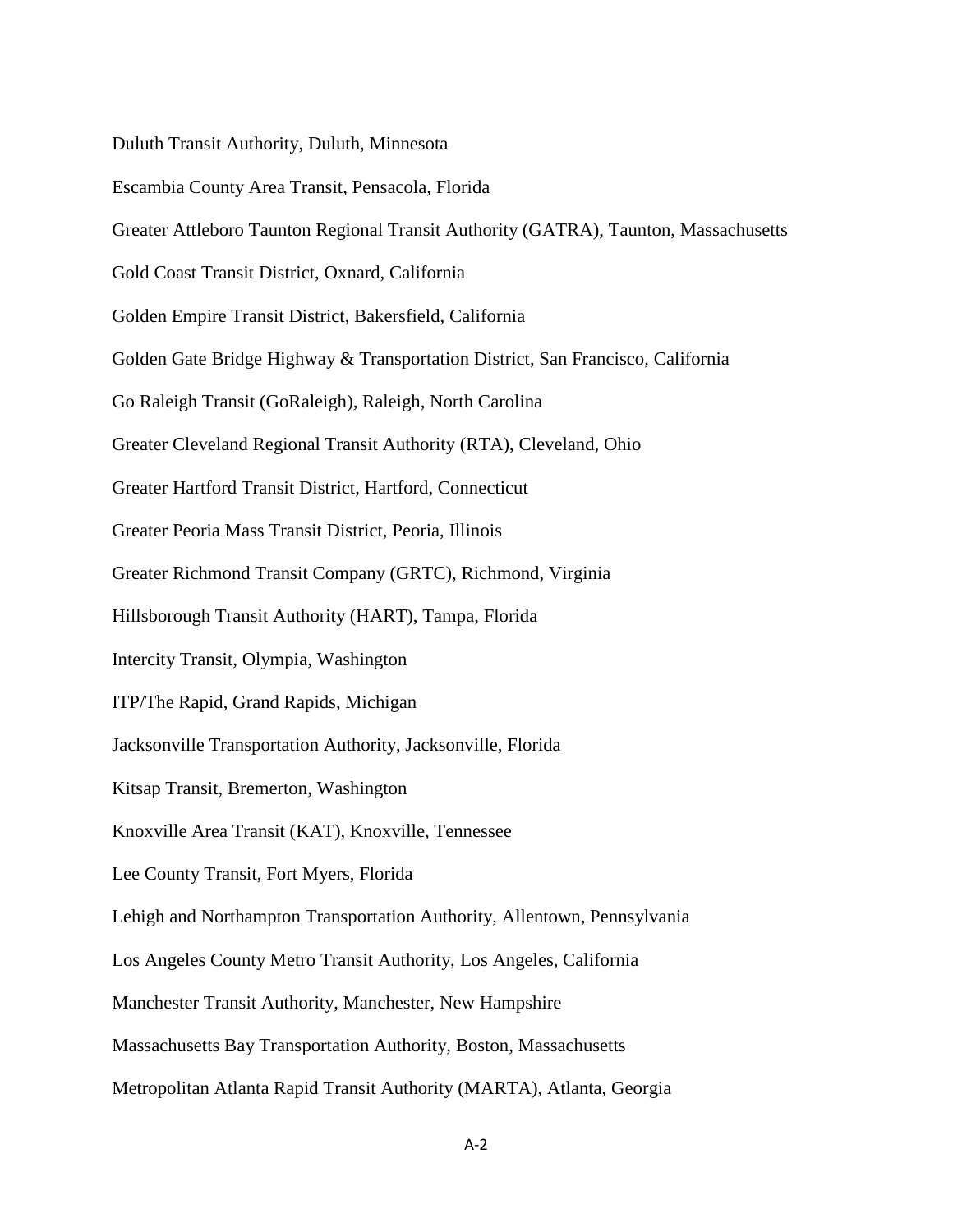Metro Transit (Bi-State Development Agency), St. Louis, Missouri Metro Transit, Madison, Wisconsin Metropolitan Tulsa Transit Authority, Tulsa, Oklahoma Middletown Area Transit, Middletown, Connecticut Milford Transit District, Milford, Connecticut Milwaukee County Transit System, Milwaukee, Wisconsin Montachusett Regional Transit Authority, Fitchburg, Massachusetts Monterey-Salinas Transit District, Monterey, California Nashville Metro Transit Authority, Nashville, Tennessee Niagara Frontier Transportation Authority, Buffalo, New York Pace (Regional Transportation Authority Suburban Bus Division), Arlington Heights, Illinois Palm Tran, West Palm Beach, Florida Pierce Transit, Lakewood, Washington Pueblo Transit, Pueblo, Colorado Regional Transportation District, Denver, Colorado Rhode Island Public Transit Authority, Providence, Rhode Island Sacramento Regional Transit District, Sacramento, California Salem Area Mass Transit District, Salem, Oregon San Joaquin Regional Transit District, Stockton, California Santa Clara Valley Transportation Authority, San Jose, California Sioux Area Metro, Sioux Falls, South Dakota Spokane Transit, Spokane, Washington Transit Authority of River City (TARC), Louisville, Kentucky